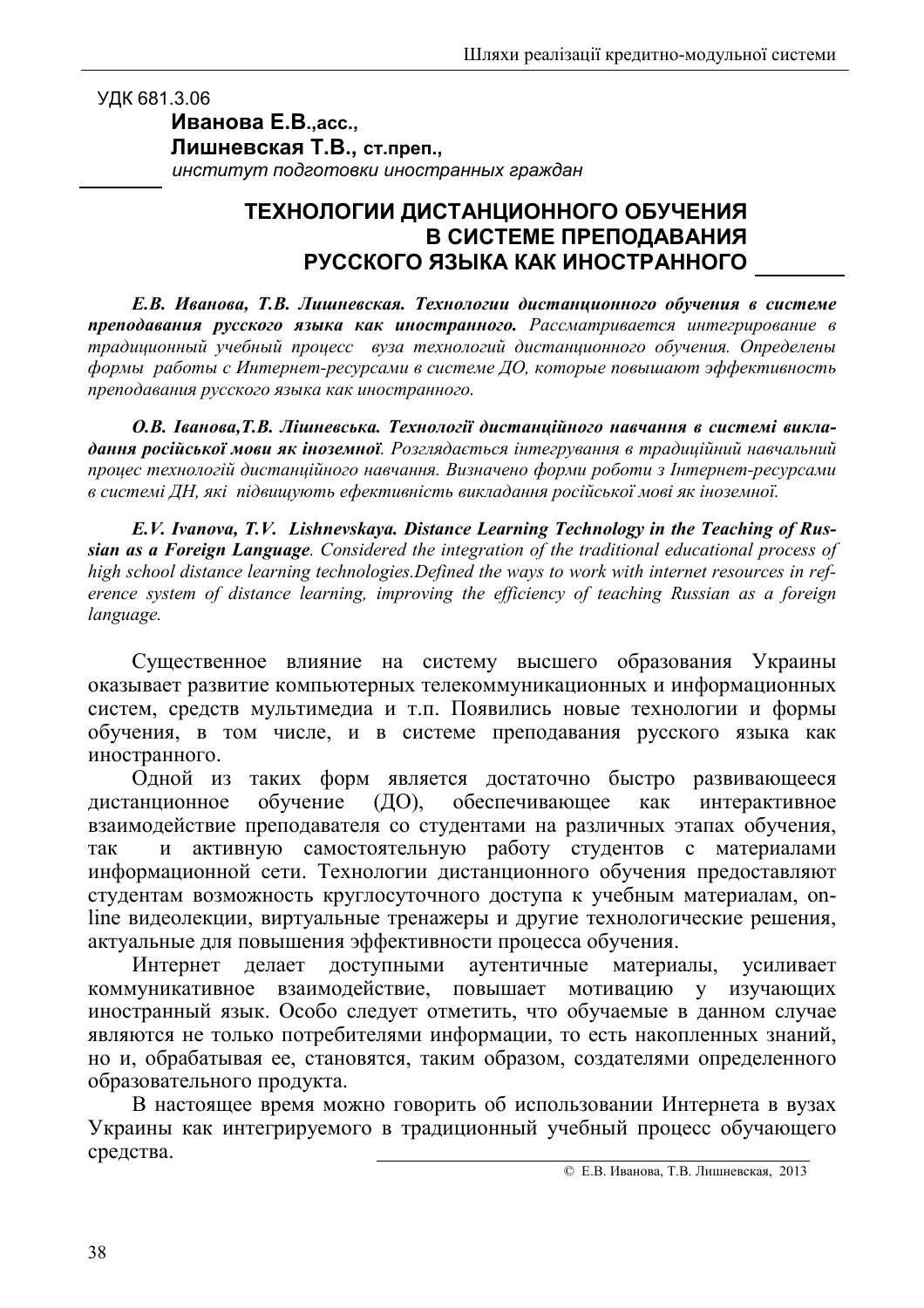Следует отметить, что основной целью обучения русскому языку, как иностранному (РКИ), остается формирование коммуникативной компетенции, тесным образом связанной с лингвистической и культуроведческой. Использование Интернета, создающего естественную языковую среду, не только более успешно осуществлять продуктивное обучение позволяет речевой иноязычной деятельности говорению. различным вилам аудированию, чтению и письму, но и знакомить иностранных учащихся с историей, традициями, особенностями культуры страны, а также нормами и правилами речевого и поведенческого этикета.

Интегрированные в учебный процесс ресурсы Интернета активизируют обучение различным вилам чтения изучающего, поискового.  $\equiv$ ознакомительного, поскольку используются аутентичные материалы различной Кроме того, технологии ДО востребованы и при степени сложности. обучении студентов реферированию и аннотированию научных текстов по специальности.

Общение посредством электронной почты, когда изучающие русский язык участвуют в подготовке рефератов, сочинений, ответов на вопросы преподавателя и т.п., совершенствует лингвистические знания, способствует формированию навыков и умений письменной речи.

Актуальными являются также Интернет-проекты, в ходе работы над которыми студенты применяют и расширяют свои языковые знания, получают обширную информацию. Подобные проекты могут быть различными по своим временным рамкам, этапности, сложности и значительности представления материалов.

Так, например, определенный тип Интернет-проектов рассчитан на то, что студенты должны осуществить поиск информации по заданной теме и представить результаты своего поиска в соответствующем языковом оформлении. Заданные темы соотносятся с темами учебного плана по научному стилю речи и входят в общий контекст обучения русскому языку. Причем, в сфере научного стиля речи асинхронная письменная коммуникация (*E-mail*), в отличие от синхронной (Chat), предоставляет студентам возможности более тщательной проработки продуцируемых текстов, что на определенном этапе расширяет языковую компетенцию обучаемых и повышает их мотивацию к дальнейшему изучению русского языка.

Современные компьютерные телекоммуникации предоставляют также возможность обучаемым вступать в реальный диалог с преподавателем, совершенствуя таким образом умения оформления неподготовленного монологического и диалогического высказывания, что стимулирует и развивает необходимые коммуникативные навыки [5].

Использование технологий дистанционного обучения представляется эффективным как на этапе получения знаний, формирования на их основе речевых умений, так и на этапе контроля усвоения языковых навыков и учебного материала. Мониторинг качества обучения показывает, что использование подобных форм контроля повышает его результативность и позволяет использовать системную оценку знаний при максимальной дифференциации уровня усвоения учебного материала.

Следует отметить, что специфика изучаемой дисциплины, которая в данном случае заключается в коммуникативно-деятельностном подходе к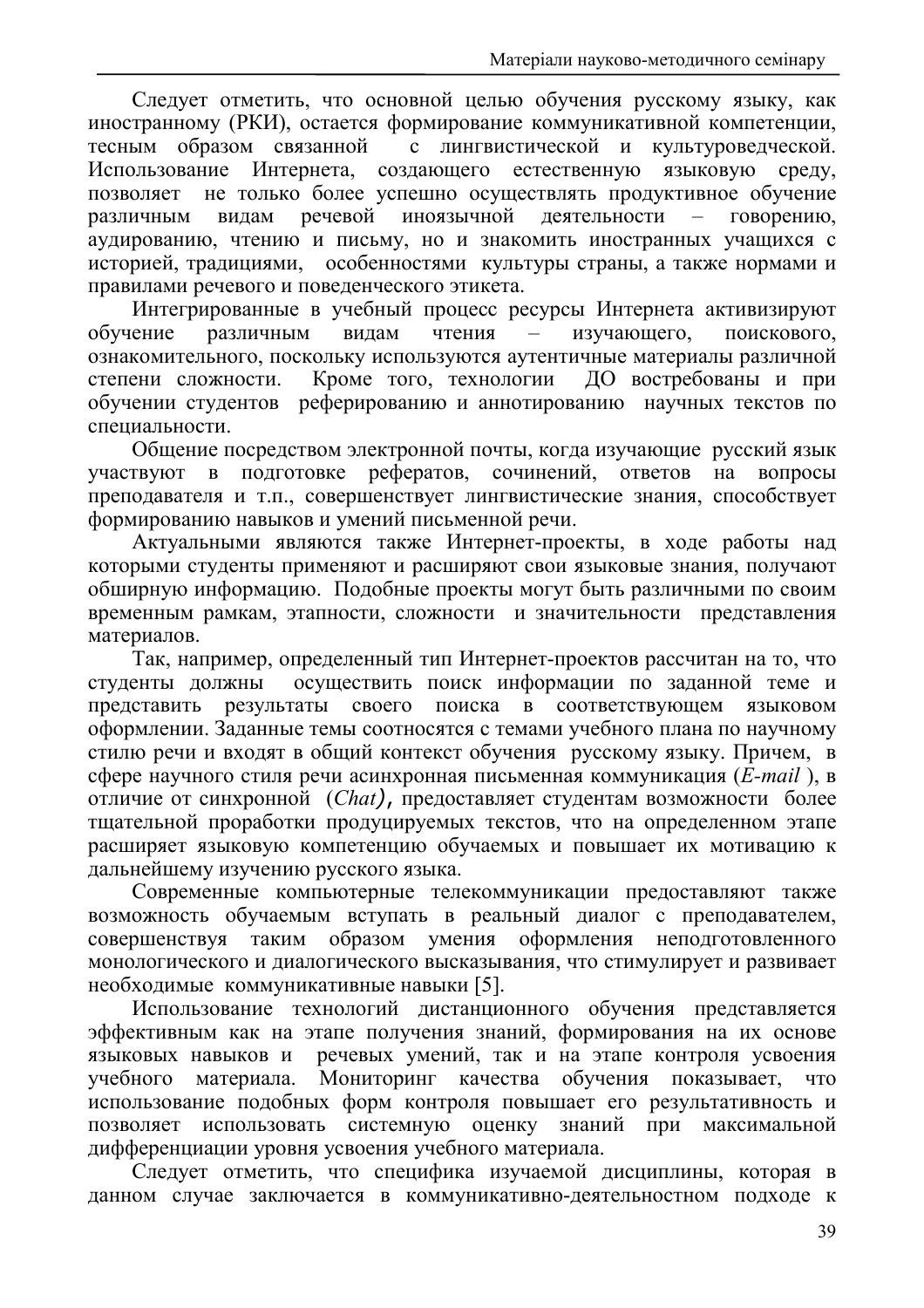организации учебного процесса, а также формировании не только языковой, но коммуникативной речевой компетенции учащихся, обусловливает  $\mathbf{M}$ педагогическую, содержательную и структурную составляющие учебных курсов РКИ. Это, в свою очередь, предполагает тщательное и детальное планирование деятельности обучаемых, организацию необходимых учебных материалов. интерактивность, модульное структурирование kvpca. эффективную обратную связь, повышение мотивации обучаемых и т.п.

Процесс обучения в вузах Украины предполагает ориентацию на Болонскую систему образования, одной из наиболее важных задач которой самостоятельной познавательной является активизация леятельности студентов, что, в свою очередь, создает условия для интенсификации учебного процесса и его индивидуализации.

Так как контингент иностранцев, изучающих русский язык в вузах Украины, отличается многочисленностью и разнообразием по возрастным, мотивационным, географическим, культурным, социальным, языковым и личностным параметрам, технологии ДО позволяяют решить задачи индивидуализации обучения. В связи с этим отбор необходимого и достаточного содержания курсов ДО РКИ представляет собой методически обоснованный технологический процесс, осуществляемый  $\mathbf{c}$ учетом важнейшего ориентира - целевых категорий иностранных учащихся и их потребностей.

Следует отметить еще один аспект актуальности использования технологий ДО в системе РКИ, связанный с приемом на обучение в вузы Украины, в том числе и в ОНПУ, абитуриентов из стран ближнего зарубежья. Оговаривая условия контракта, эти студенты выбирают языком обучения русский, однако, в силу объективных причин, учебные программы в общеобразовательных школах ближнего зарубежья не дают возможности абитуриентам адекватно подготовиться к обучению в вузах на русском языке. Это, в частности, демонстрируют поступающие на первые курсы ОНПУ студенты из Азербайджана и Туркмении: лишь у немногих из них уровень быть владения русским языком  $\overline{B}$ целом может определен как удовлетворительный.

Кроме того, следует отметить отсутствие соответствующих знаний, навыков и умений в сфере научного стиля речи, обслуживающего язык специальности. Так, изучив курс физики, химии, математики, биологии на родном языке, студент-первокурсник зачастую не владеет необходимой терминологией, не имеет навыков аудирования, чтения русскоязычных текстов по специальности, построения собственного монологического высказывания по заданной теме научного стиля и т.п. Все это создает значительные дополнительные трудности для студентов-первокурсников из стран ближнего зарубежья.

Преподавателями-русистами в настоящее время разрабатывается соответствующая система тестов, применение которых в системе ДО позволит иностранным абитуриентам получить четкие ориентиры соответствия уровня своей языковой компетенции условиям русскоязычного обучения на первом курсе. В соответствии с определяемым тестами уровнем владения русским языком абитуриент сможет принять решение относительно необходимости предварительного обучения на подготовительном факультете для иностранных